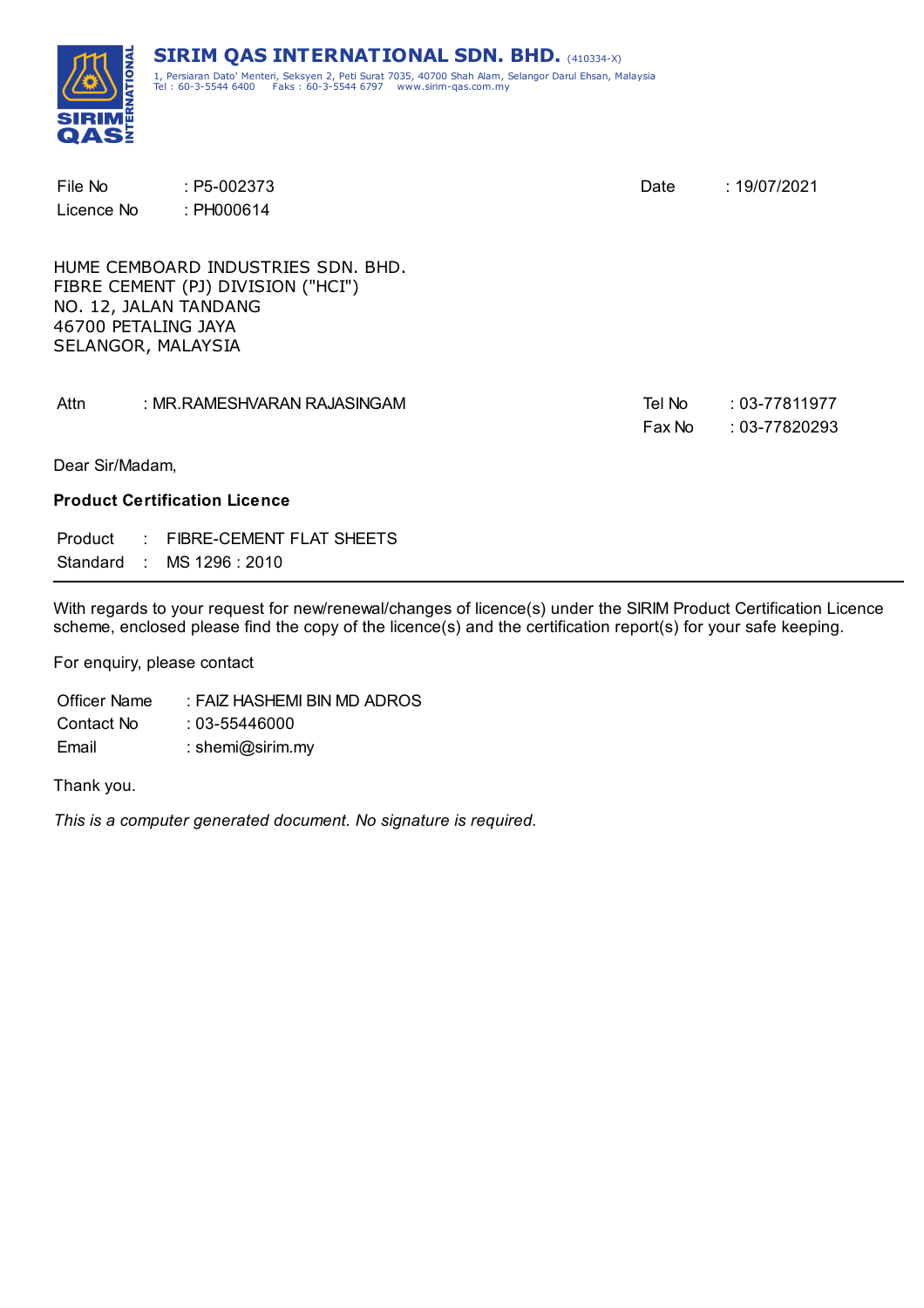No Lesen : **PH000614** *Licence No :*



### **LESEN PENSIJILAN BARANGAN** *Product Certification Licence*



**SIRIM QAS International Sdn. Bhd. dengan ini menganugerahkan kepada** *SIRIM QAS International Sdn. Bhd. hereby grants to*

**HUME CEMBOARD INDUSTRIES SDN. BHD. FIBRE CEMENT (PJ) DIVISION ("HCI") NO. 12, JALAN TANDANG 46700 PETALING JAYA SELANGOR, MALAYSIA**

**Lesen untuk menggunakan Tanda Pensijilan di atas barangan** *a licence to use the Certification Mark on*

#### **FIBRE-CEMENT FLAT SHEETS**

**Please refer to detail in the SCHEDULE**

**sebagai mematuhi keperluan** *as complying with*

**MS 1296 : 2010**

jailie

**Nur Fadhilah binti Muhammad** Ketua Pegawai Eksekutif *Chief Executive Officer* SIRIM QAS International Sdn. Bhd.



| M QAS International Sdn. Bhd.<br>(No. Syarikat 410334-X)                                                         | Tarikh Mula Pensijilan | :29 June 2001 | Tarikh Dikeluarkan | : 19 July 2021 |
|------------------------------------------------------------------------------------------------------------------|------------------------|---------------|--------------------|----------------|
| 1, Persiaran Dato' Menteri<br>Seksyen 2, Peti Surat 7035<br>40700 Shah Alam<br>Selangor Darul Ehsan<br>MALAYSIA. | <b>Certified Since</b> |               | Issue Date         |                |
|                                                                                                                  | Sah Sehingga           | :29 June 2022 | No Siri            | :065804        |
|                                                                                                                  | Valid Until            |               | Serial No          |                |

Tel : 60-3-55446400 Faks : 60-3-55446466 http://www.sirim.my http://www.malaysian-certified.my

 $SIRIM OAS Inter$ 

Lesen ini dianugerahkan tertakluk kepada syarat-syarat Perjanjian Pensijilan Barangan SIRIM QAS International Sdn. Bhd. This Licence is granted subject to the provisions of the Product Certification Agreement of SIRIM QAS International Sdn. Bhd.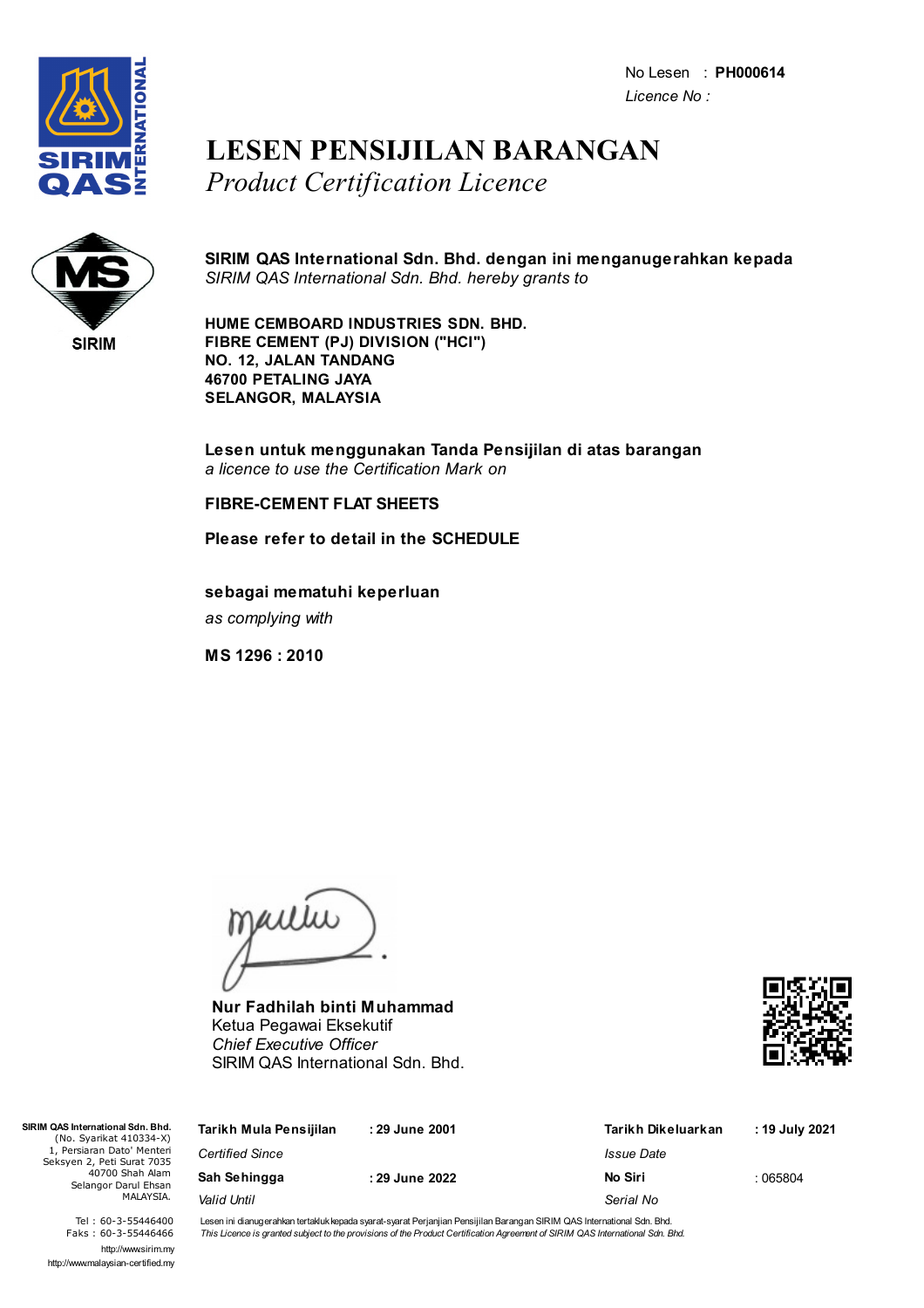

No Lesen : **PH000614** *Licence No :*

# **SCHEDULE**

#### **HUME CEMBOARD INDUSTRIES SDN. BHD.**

| :LENGTH AND WIDTH: 603mm x 1210mm, 1220mm x 1220mm, 2440mm x<br>1220mm, 595mm x 1195mm, 595mm x 1195mm Painted, 603mm x 603mm Painted,<br>603mm x 1213mm, 603mm x 1213mm Painted, 610mm x 1220mm (THICKNESS:            | :PRIMA<br>:PRIMAflex<br>: CATEGORY B CLASS 2 LEVEL I<br>: NON TEXTURED SHEETS<br>3.2mm, 3.5mm, 4.5mm)                      | Trade Mark<br>Model<br>Rating<br>Type<br>Size<br><b>SIRIM</b> |
|-------------------------------------------------------------------------------------------------------------------------------------------------------------------------------------------------------------------------|----------------------------------------------------------------------------------------------------------------------------|---------------------------------------------------------------|
| :LENGTH AND WIDTH: 1220mm x 1220mm, 2440mm x 1220mm (THICKNESS:                                                                                                                                                         | : PRIMA<br>:PRIMAflex<br>: CATEGORY C CLASS 2 LEVEL I<br>: NON TEXTURED SHEETS<br>3.2mm, 4.5mm)                            | <b>Trade Mark</b><br>Model<br>Rating<br>Type<br>Size          |
| : LENGTH AND WIDTH: 1220mm x 1220mm, 2440mm x 1220mm, 595mm x 1195mm,<br>595mm x 1195mm Painted, 595mm x 595mm Painted, 603mm x 603mm, 603mm x<br>603mm Painted 603mm x 1213mm, 603mm x 1213mm Painted, 610mm x 1220mm, | : PRIMA<br>:PRIMAflex<br>: CATEGORY A CLASS 1 LEVEL I<br>: NON TEXTURED SHEETS<br>610mm x 2270mm (THICKNESS: 4.5mm, 6.0mm) | <b>Trade Mark</b><br>Model<br>Rating<br>Type<br>Size          |
| :LENGTH AND WIDTH: 1220mm x 1220mm, 2440mm x 1220mm (THICKNESS:                                                                                                                                                         | : PRIMA<br>:PRIMAflex<br>: CATEGORY B CLASS 1 LEVEL I<br>: NON TEXTURED SHEETS<br>3.2mm, 4.5mm)                            | <b>Trade Mark</b><br>Model<br>Rating<br>Type<br>Size          |
| :LENGTH AND WIDTH: 1220mm x 1220mm, 2440mm x 1220mm (THICKNESS:                                                                                                                                                         | : PRIMA<br>: PRIMAflex<br>: CATEGORY C CLASS 1 LEVEL I<br>: NON TEXTURED SHEETS<br>3.2mm, 4.5mm)                           | <b>Trade Mark</b><br>Model<br>Rating<br>Type<br>Size          |
|                                                                                                                                                                                                                         |                                                                                                                            |                                                               |

| SIRIM QAS International Sdn. Bhd.<br>(No. Syarikat 410334-X) | Tarikh Mula Pensijilan | : 29 June 2001 | Tarikh Dikeluarkan | : 19 July 2021 |
|--------------------------------------------------------------|------------------------|----------------|--------------------|----------------|
| 1. Persiaran Dato' Menteri<br>Seksyen 2, Peti Surat 7035     | <b>Certified Since</b> |                | Issue Date         |                |
| 40700 Shah Alam<br>Selangor Darul Ehsan                      | Sah Sehingga           | : 29 June 2022 | No Siri            | :065804        |
| MALAYSIA.                                                    | Valid Until            |                | Serial No          |                |
| $-20$ $-22$ $-122$                                           |                        |                |                    |                |

Tel : 60-3-55446400 Faks : 60-3-55446466 http://www.sirim.my http://www.malaysian-certified.my

Lesen ini dianugerahkan tertakluk kepada syarat-syarat Perjanjian Pensijilan Barangan SIRIM QAS International Sdn. Bhd.<br>*This Licence is granted subject to the provisions of the Product Certification Agreement of SIRIM QAS*